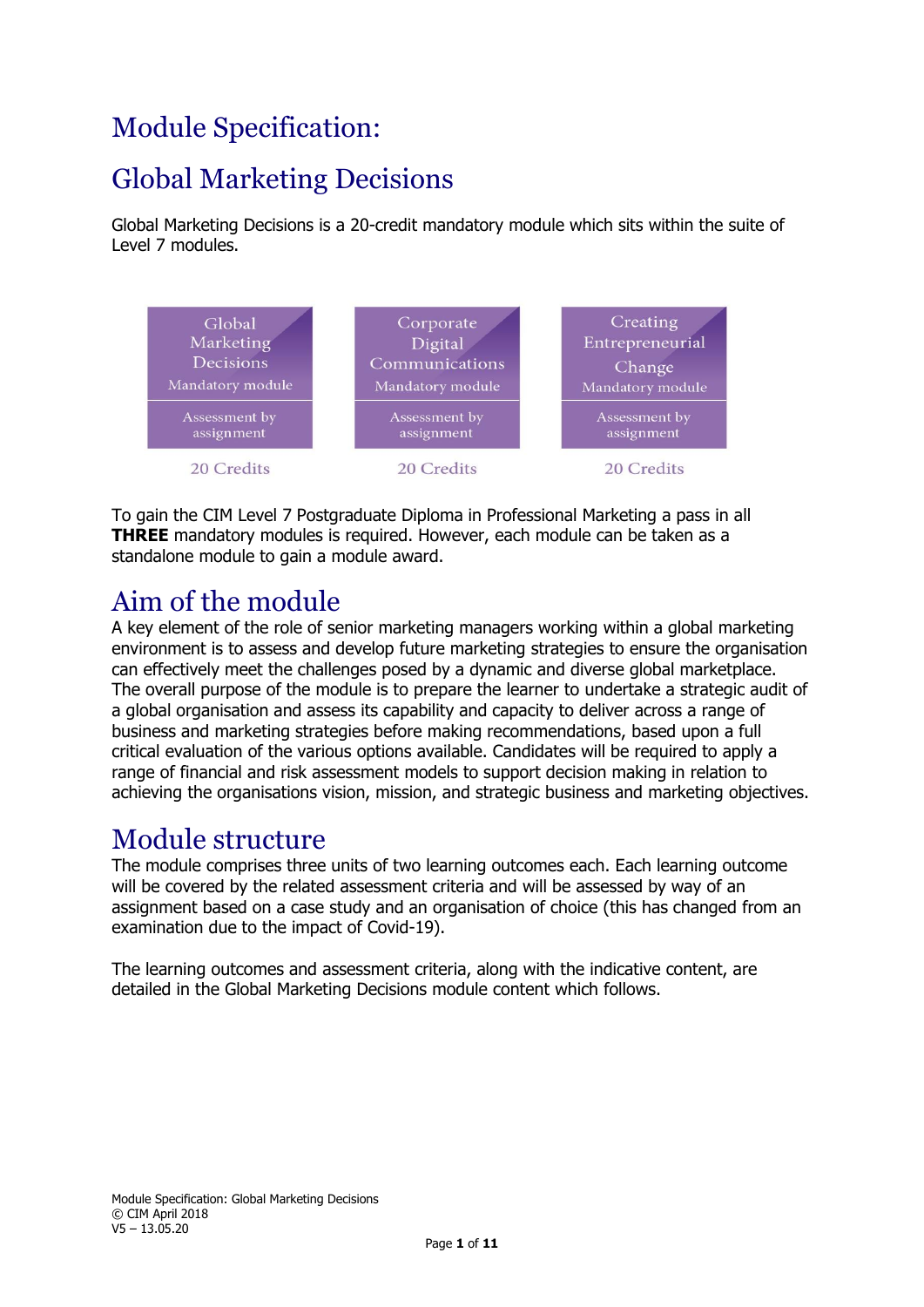### CIM Level 7 Postgraduate Diploma in Professional Marketing Qualification Specification

Please refer to the CIM Level 7 Postgraduate Diploma in Professional Marketing Qualification Specification for all other information relating to the CIM Level 7 Postgraduate Diploma in Professional Marketing including:

- CIM Professional Marketing Competencies
- The Level 7 qualification structure
- Who it's for?
- Entry requirements
- The Modular Pathway
- Credits and Total Qualification Time (TQT)
- Modes of study
- How it's assessed assessment methodology
- How the assessments are delivered and when
- How it's graded
- When are results issued?
- Module specifications
- What we mean by command words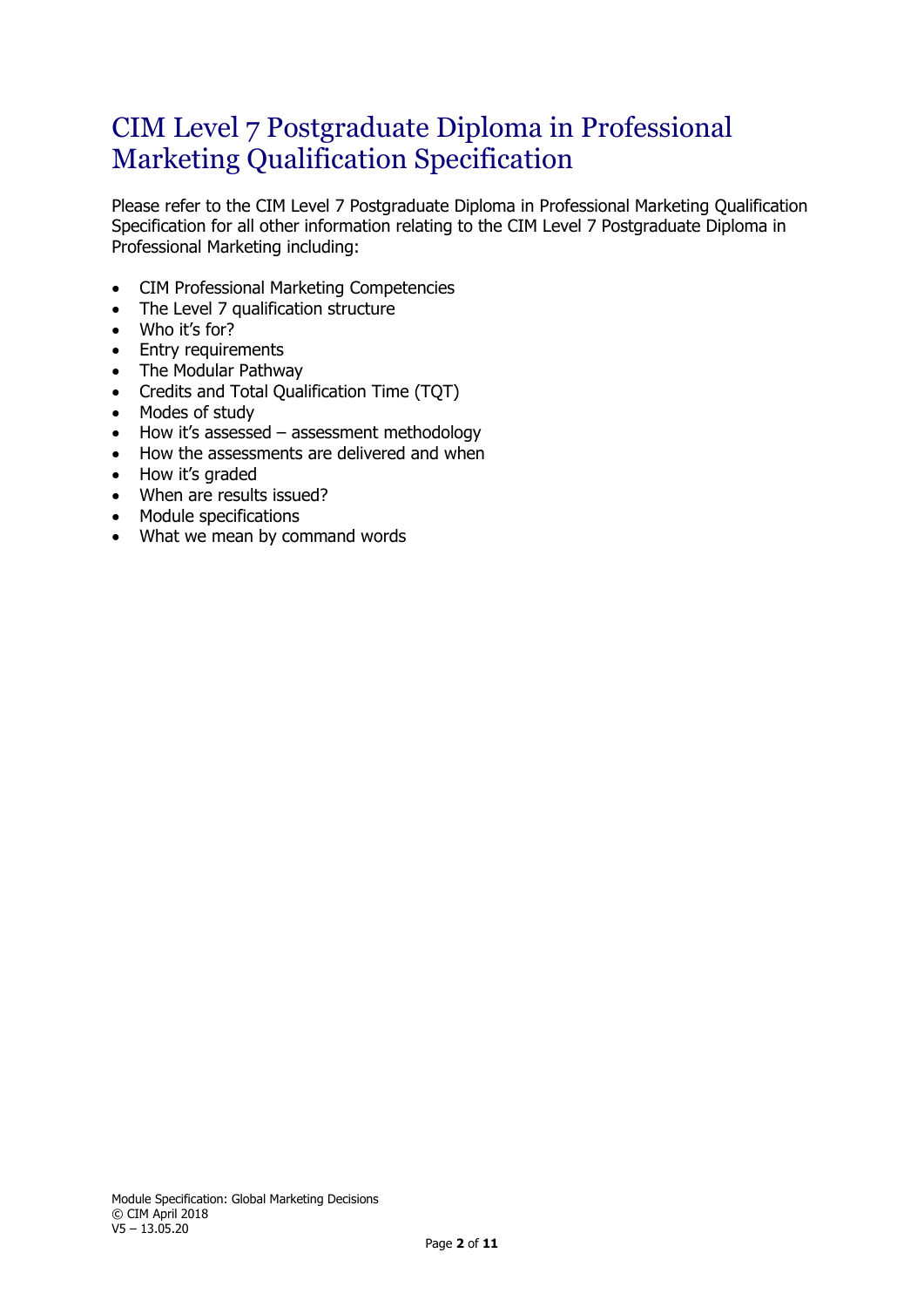### Module content: Global Marketing Decisions (mandatory)

| Level | value: 20<br>a edit Y | Time: 200 hours<br>Oualification<br>l otal |
|-------|-----------------------|--------------------------------------------|
|-------|-----------------------|--------------------------------------------|

#### **Purpose statement**

A key element of the role of senior marketing managers within a global marketing environment for is to assess and develop future marketing strategies to ensure the organisation can effectively meet the challenges posed by a dynamic and diverse global marketplace. The overall purpose of the module is to prepare the learner to undertake a strategic audit of a global organisation and assess its capability and capacity to deliver across a range of business and marketing strategies before making recommendations based upon a full critical evaluation of the various options available. Candidates will be required to apply a range of financial and risk assessment models to support decision making in relation to achieving the organisations vision, mission, and strategic business and marketing objectives.

#### **Assessment**

Assignment based on a case study and an organisation of choice (this has changed from an examination due to the impact of Covid-19)

#### **Overarching learning outcomes**

By the end of this module learners should be able to:

#### **Strategic Audit**

- Develop an audit of the external marketing environment
- Develop an audit of the internal marketing environment

#### **Strategic Options**

- Critically assess strategic marketing decisions
- Appraise strategic options available to a growing global organisation

#### **Making Strategic Marketing Decisions**

- Critically assess and justify strategic marketing decisions, including financial assessment
- Evaluate corporate and reputational risk of strategic marketing decisions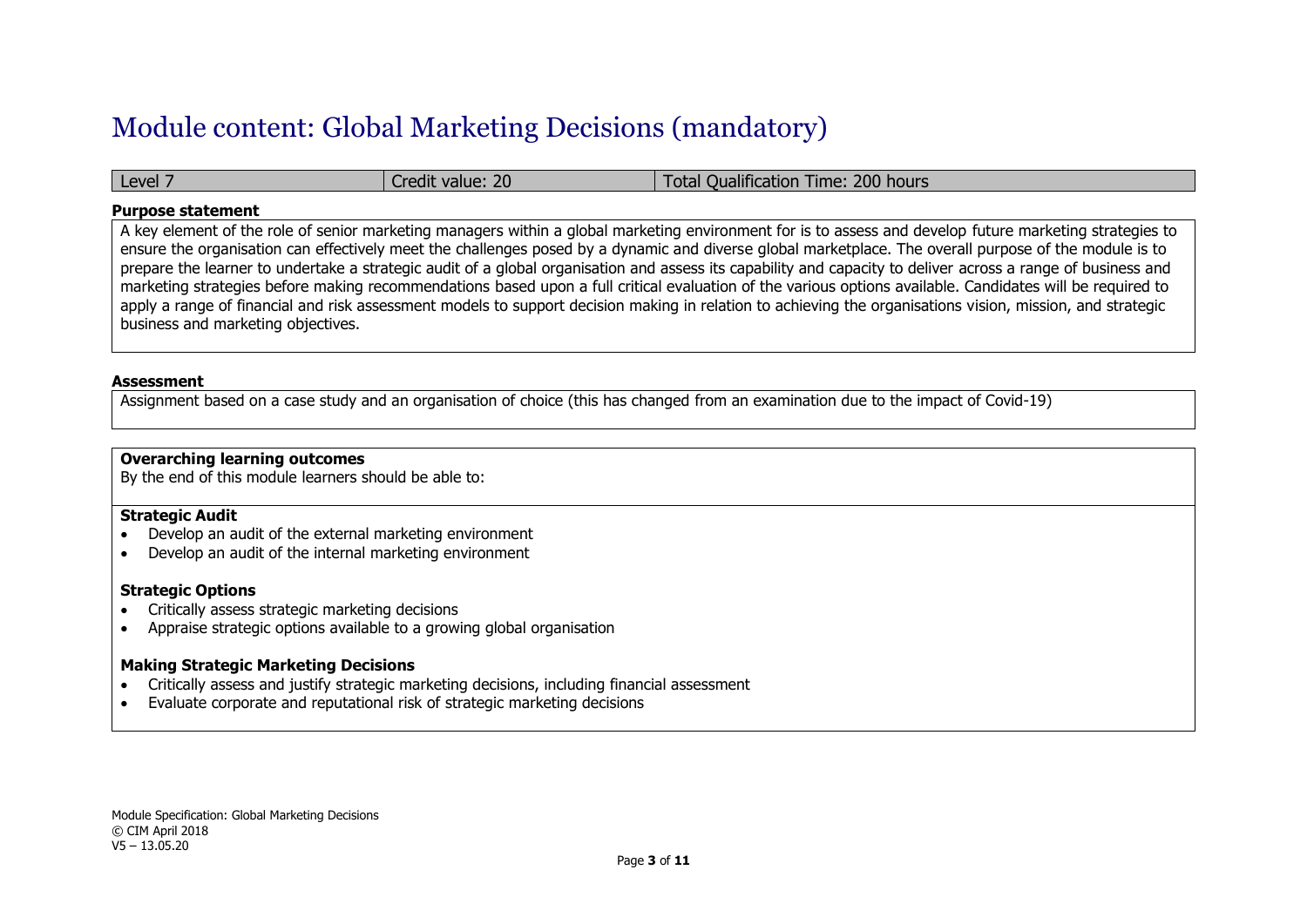# Unit 1: Strategic Audit

| <b>Learning outcomes</b><br>The learner will:                   | <b>Assessment criteria</b><br>The learner can:                                                                                                                  | <b>Indicative content</b>                                                                                                                                                                                                                                  |
|-----------------------------------------------------------------|-----------------------------------------------------------------------------------------------------------------------------------------------------------------|------------------------------------------------------------------------------------------------------------------------------------------------------------------------------------------------------------------------------------------------------------|
| Develop an audit of the external<br>ı.<br>marketing environment | 1.1 Critically assess the external marketing<br>environment for the organisational<br>sector                                                                    | <b>PESTEL</b><br>$\bullet$<br>Porter's five forces analysis<br>$\bullet$<br>Competitor analysis<br><b>SWOT</b><br>$\bullet$                                                                                                                                |
|                                                                 | 1.2 Critically evaluate a global<br>organisation's strategic position within<br>the market place                                                                | Competitive positioning<br>$\bullet$<br>Benchmarking<br>$\bullet$<br>Segmental analysis<br>Value proposition                                                                                                                                               |
|                                                                 | 1.3 Utilising a range of tools, critically<br>evaluate a global organisation's ability<br>to understand its current customer<br>base and their buying behaviour | Cultural needs and values impacting<br>$\bullet$<br>customer behaviour<br>Consumer profiling<br>$\bullet$<br>Value chain analysis<br>Strategic account analysis<br>Scenario construction                                                                   |
|                                                                 | 1.4 Assess the potential for strategic<br>uncertainty in the external market and<br>its impact upon a global organisation                                       | Trends around assessing market stability<br>and attractiveness<br>Competitive advantage and value creation<br>$\bullet$<br>Market sensing<br>$\bullet$<br>Forecasting techniques                                                                           |
| Develop an audit of the internal marketing<br>2.<br>environment | 2.1 Critically assess the internal<br>environment of a selected organisation                                                                                    | Mintzberg's organisational structures<br>$\bullet$<br>Portfolio analysis and resource utilisation<br>$\bullet$<br>Technology and innovation audit<br>$\bullet$<br>Cost efficiency<br>Product life-cycle<br>Stakeholder analysis<br>Relationship portfolios |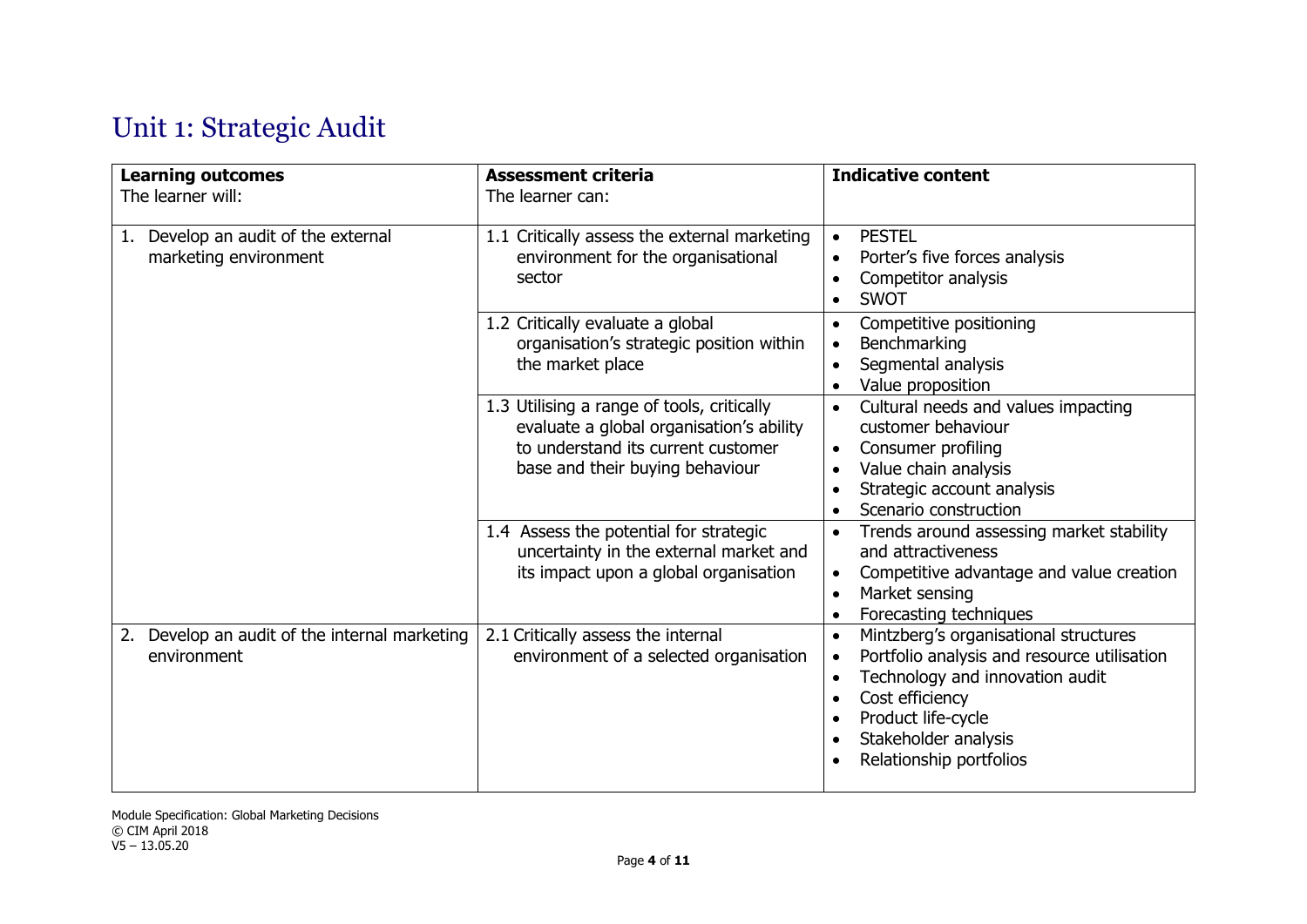| <b>Learning outcomes</b><br>The learner will: | <b>Assessment criteria</b><br>The learner can:                                                                                          | <b>Indicative content</b>                                                                                                                                                                                                                |
|-----------------------------------------------|-----------------------------------------------------------------------------------------------------------------------------------------|------------------------------------------------------------------------------------------------------------------------------------------------------------------------------------------------------------------------------------------|
|                                               | 2.2 Critically evaluate the resource-based<br>view of a global organisation to deliver<br>a global organisation's vision and<br>mission | Financial performance<br>$\bullet$<br>Resource and competency audit.<br>Organisational purpose and focus<br>Vision, mission and values<br>Competitive advantage<br>Value creation using resources, financial<br>and non-financial assets |
|                                               | 2.3 Critically evaluate the fit between a<br>global organisation's culture and its<br>current strategic intent and strategy             | Organisational culture and styles<br>Strategic intent<br>Customer and market orientation<br>Environmental influences on culture<br>Corporate social responsibility and ethical<br>approaches                                             |
|                                               | 2.4 Critically appraise a global<br>organisation's strengths and<br>weaknesses to assess its readiness for<br>development               | Organisational knowledge, capabilities and<br>flexibility<br>Value proposition<br>Opportunism versus strategic drift                                                                                                                     |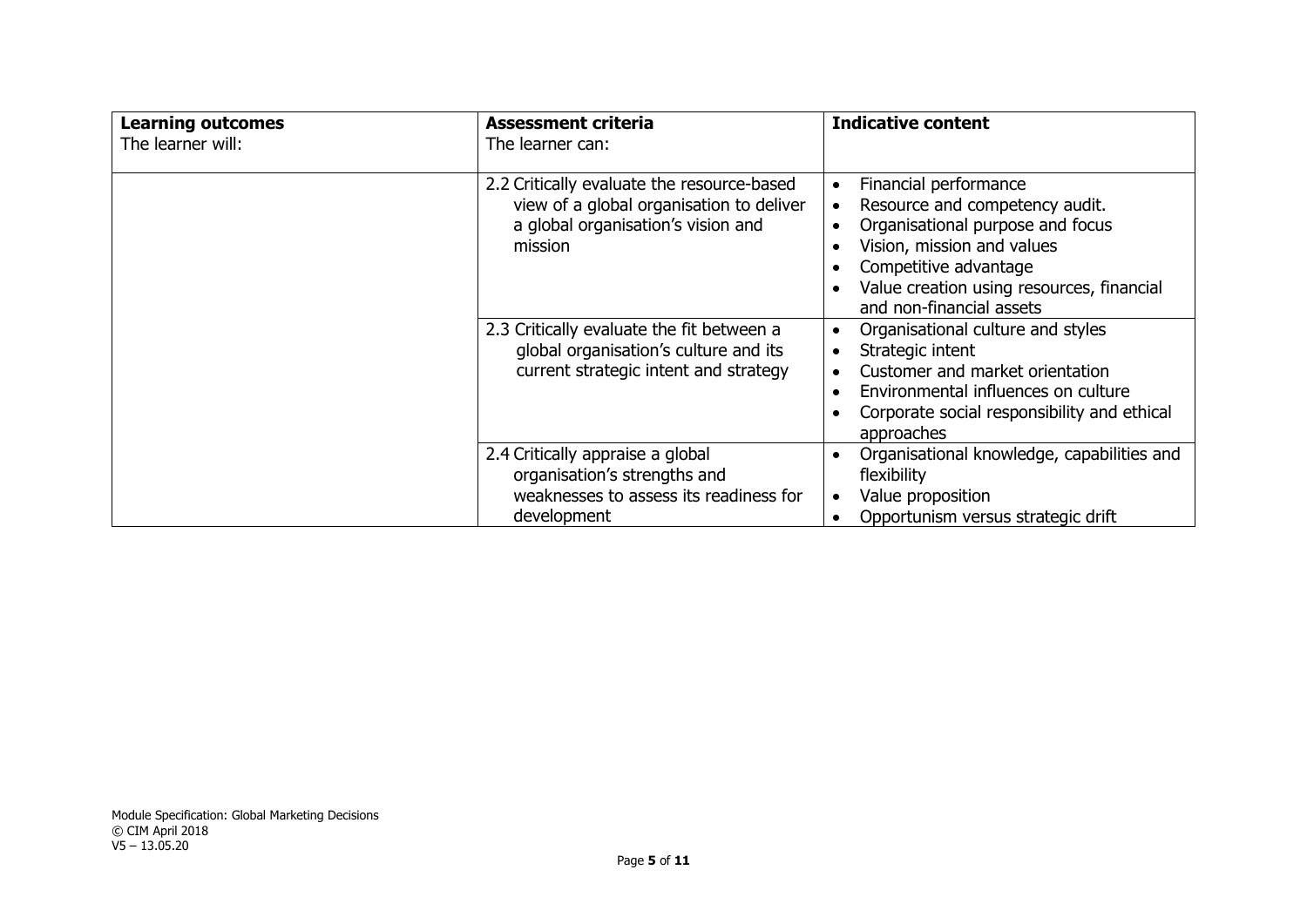# Unit 2: Strategic Options

| <b>Learning outcomes</b><br>The learner will:            | <b>Assessment criteria</b><br>The learner can:                                                                                                    | <b>Indicative content</b>                                                                                                                                                                                                                                                                                         |
|----------------------------------------------------------|---------------------------------------------------------------------------------------------------------------------------------------------------|-------------------------------------------------------------------------------------------------------------------------------------------------------------------------------------------------------------------------------------------------------------------------------------------------------------------|
| Critically assess strategic marketing<br>3.<br>decisions | 3.1 Critically evaluate the determinants of<br>strategic options and choices                                                                      | Past and current organisational marketing<br>$\bullet$<br>strategies<br>Product-market opportunities<br>E-commerce, digital and social media<br>strategic opportunities<br>Alignment of options with customers and<br>to differentiate from competitors<br>Link to values and culture of a global<br>organisation |
|                                                          | 3.2 Critically evaluate how strategic options<br>can be developed for an organisation<br>operating within current capabilities<br>and constraints | Business strategy and strategic options<br>$\bullet$<br>Sources of competitive advantage (Porter<br>and others)<br>Warfare analogies in strategy (Kotler)<br><b>Business function strategies</b><br>Financial capabilities and constraints                                                                        |
|                                                          | 3.3 Critically evaluate the appropriateness<br>of developing an international<br>marketing strategy                                               | Functional strategies and sustainability<br>$\bullet$<br>Access to low cost materials, labour and<br>economies of scale<br>Avoiding or bypassing trade barriers<br>Access to national/regional incentives (eg,<br>government funding, gateways to strategic<br>markets)                                           |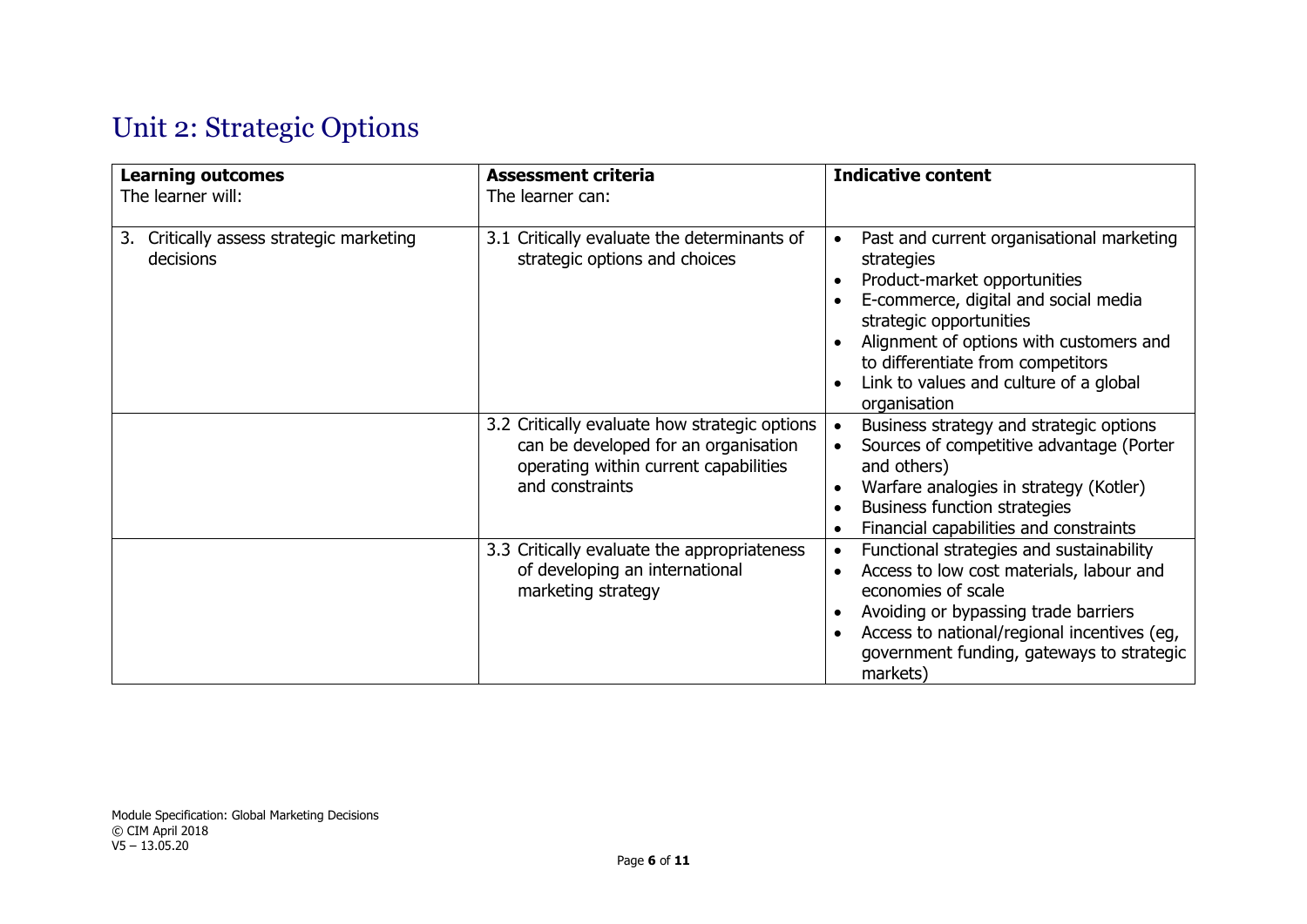| <b>Learning outcomes</b>                                                           | <b>Assessment criteria</b>                                                                                                                          | <b>Indicative content</b>                                                                                                                                                                                                                                                                          |
|------------------------------------------------------------------------------------|-----------------------------------------------------------------------------------------------------------------------------------------------------|----------------------------------------------------------------------------------------------------------------------------------------------------------------------------------------------------------------------------------------------------------------------------------------------------|
| The learner will:                                                                  | The learner can:                                                                                                                                    |                                                                                                                                                                                                                                                                                                    |
|                                                                                    | 3.4 Critically evaluate the global<br>organisation's brand contribution<br>towards increasing the organisation's<br>value and brand equity.         | Corporate identity and image<br>$\bullet$<br>Brand equity and value associations<br>Brand proposition and promise<br>$\bullet$<br>Branding strategies in global contexts<br>٠<br>Alignment with global organisation's<br>corporate social responsibility, reputation,<br>sustainability and ethics |
| Critically appraise strategic options<br>4.<br>available to a growing organisation | 4.1 Critically evaluate the role of innovation<br>management and NPD within a global<br>organisation                                                | New product development in marketing<br>$\bullet$<br>Managing new products and new<br>$\bullet$<br>innovations in a global context<br>Incremental growth, significant growth<br>and the concept of big ideas<br>Customisation                                                                      |
|                                                                                    | 4.2 Critically evaluate a range of market<br>entry strategies and how they may be<br>implemented to achieve the global<br>organisation's objectives | Types of strategic alliances<br>Motives for strategic alliances<br>Factors impacting global marketing<br>decisions aligned to organisational goals                                                                                                                                                 |
|                                                                                    | 4.3 Assess the relevance to a global<br>organisation of mergers, acquisitions<br>and strategic alliances                                            | Long term orientation versus transactional<br>marketing<br>Competitive potential for alliances,<br>mergers and acquisitions<br>Milk, harvest, divest, liquidate and<br>consolidate                                                                                                                 |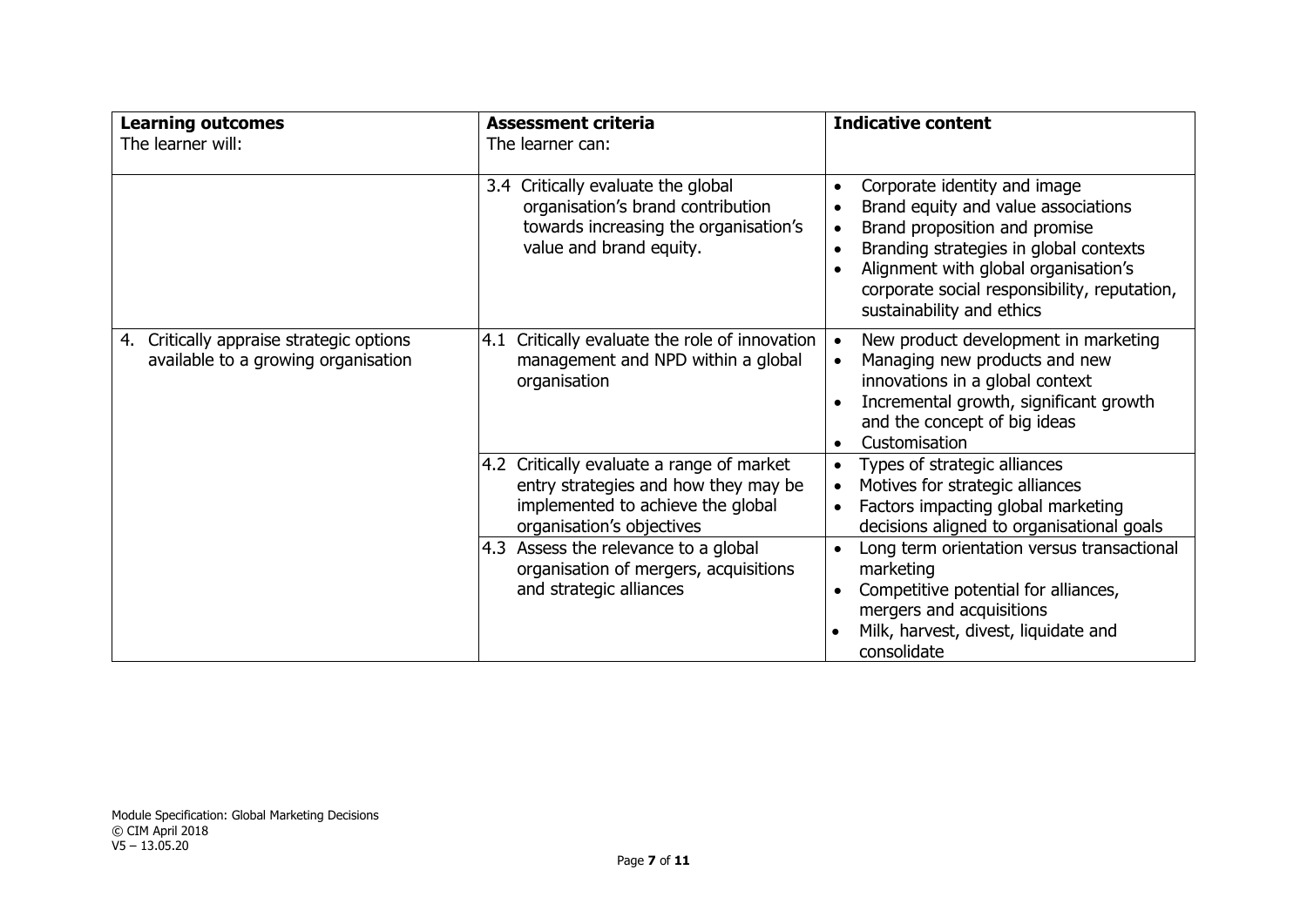| <b>Learning outcomes</b><br>The learner will: | <b>Assessment criteria</b><br>The learner can:                                                          | <b>Indicative content</b>                                                                                                                                                                                       |
|-----------------------------------------------|---------------------------------------------------------------------------------------------------------|-----------------------------------------------------------------------------------------------------------------------------------------------------------------------------------------------------------------|
|                                               | 4.4 Critically evaluate how customer<br>relationship management can support<br>growth in global context | Customer relationship management:<br>partnering, keeping of promises and<br>developing mutual trust<br>Share of customer's wallet versus market<br>share<br>Customer loyalty and retention in global<br>markets |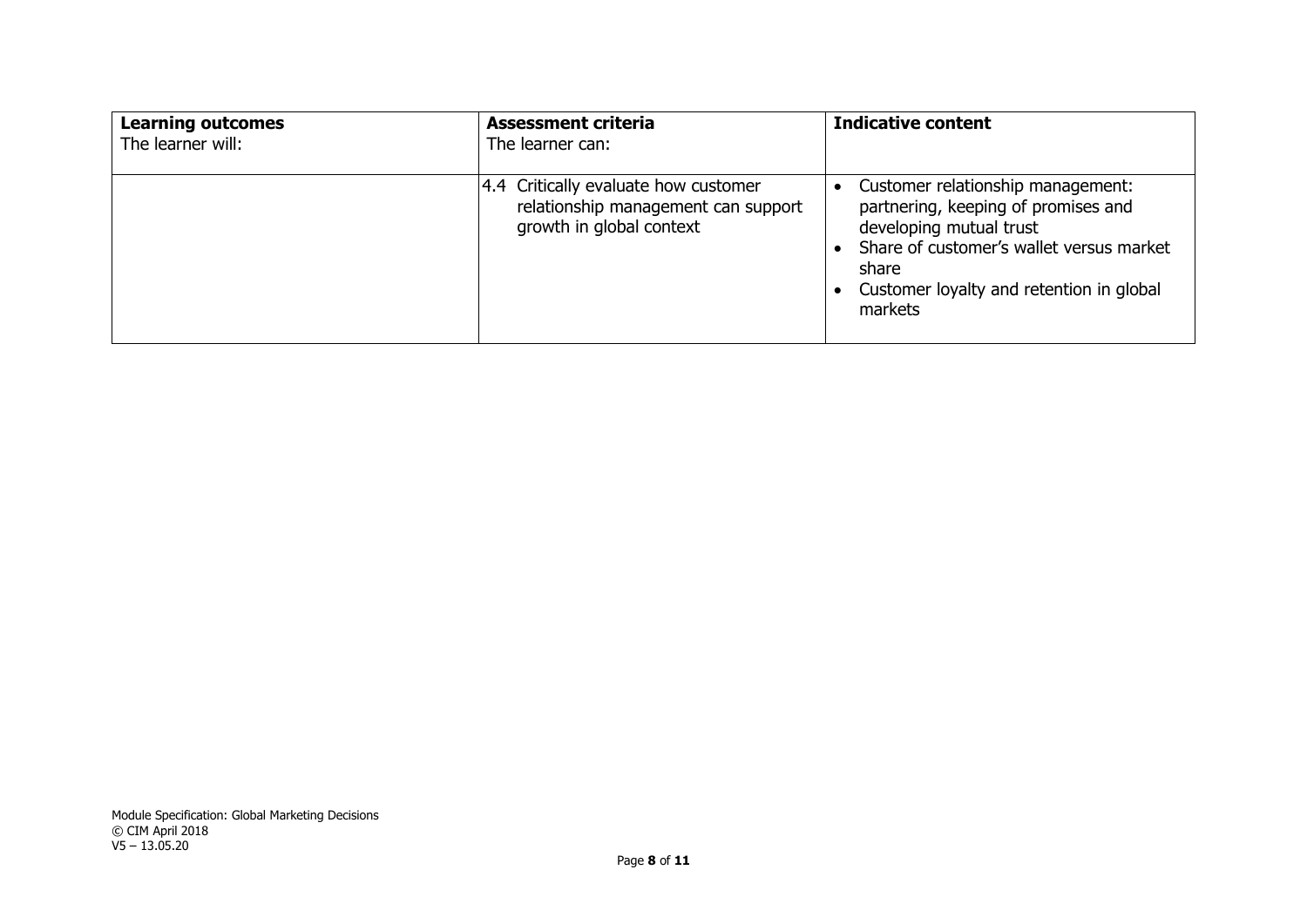# Unit 3: Making Strategic Marketing Decisions

| <b>Learning outcomes</b><br>The learner will:                                          | <b>Assessment criteria</b><br>The learner can:                                                                                         | <b>Indicative content</b>                                                                                                                                                                                                                                                 |
|----------------------------------------------------------------------------------------|----------------------------------------------------------------------------------------------------------------------------------------|---------------------------------------------------------------------------------------------------------------------------------------------------------------------------------------------------------------------------------------------------------------------------|
| 5. Assess and justify strategic marketing<br>decisions, including financial assessment | 5.1 Critically assess a range of scenarios<br>for determining strategic decisions for a<br>global organisation                         | • Scenario planning<br>• Stability versus uncertainty<br>• Competitive advantage<br>• Strategic importance of the market<br>• Position of competitors internationally<br>• Cost effectiveness<br>• Feasibility and viability<br>• Barriers to trade                       |
|                                                                                        | 5.2 Assess the financial benefits and risks<br>for a global organisation across a<br>range of strategic options                        | • Resource capacity and capability<br>• Ratios (INITIAL Financial Descriptors)<br>• Return on Investment (ROI)<br>• Investment Appraisal Techniques<br>• Net Present Value (NPV)<br>• Discounted Cash Flows (DCF)<br>• Internal Rate of Return (IRR)<br>• Cost of capital |
|                                                                                        | 5.3 Critically evaluate the range of<br>sustainable funding sources and<br>approaches to implementing strategic<br>marketing decisions | • Sustainable funding approaches<br>• The concept of the cost of capital<br>• Capital Asset Pricing Model (CAPM)<br>• Weighted Average Cost of Capital (WACC)<br>• Optimal capital structure                                                                              |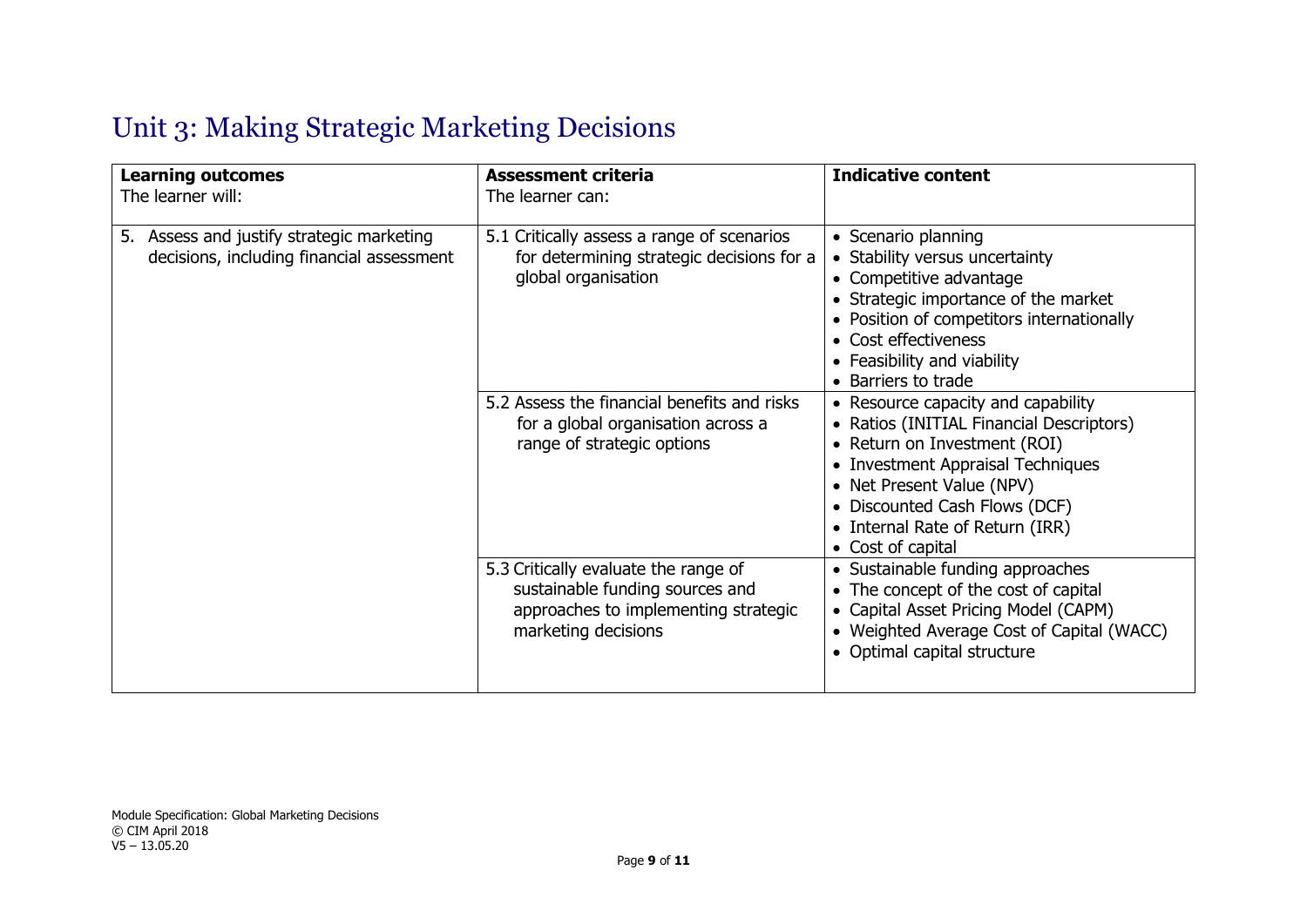| <b>Learning outcomes</b><br>The learner will:                                                                     | <b>Assessment criteria</b><br>The learner can:                                                                                                       | <b>Indicative content</b>                                                                                                                                                                                                      |
|-------------------------------------------------------------------------------------------------------------------|------------------------------------------------------------------------------------------------------------------------------------------------------|--------------------------------------------------------------------------------------------------------------------------------------------------------------------------------------------------------------------------------|
|                                                                                                                   | 5.4 Assess the impact on economic and<br>shareholder value of a global<br>organisation arising from specific<br>decisions on expenditures/cash flows | • Shareholder value-added concept<br>• Economic value added concept<br>• Cash flow based valuation methods<br>• Financial value drivers<br>• Timing and sustainability<br>• Risk factors in financial valuation                |
| 6. Evaluate the corporate and reputational<br>risk of strategic marketing decisions,<br>including impact analysis | 6.1 Assess the strategic risks facing a<br>global organisation in the selection of<br>strategic alternatives                                         | • Strategic uncertainty<br>• Diverting from core business<br>• Changing technology and capability<br>• Reputation visibility and vulnerability risks<br>· Financial risk: shareholder value,<br>investment, liability and loss |
|                                                                                                                   | 6.2 Assess the potential for organisational<br>constraints to limit a global<br>organisation's success in using any<br>given strategic choice        | • Impact of changing strategic direction<br>• Internal structures, capital and investment<br>capability<br>• Margins and cost structures<br>• Regulation                                                                       |
|                                                                                                                   | 6.3 Critically analyse the impact of the<br>decisions for the organisation's<br>shareholders/owners                                                  | • Stakeholder/shareholder engagement and<br>involvement and competitor activity<br>• Proliferation of the product and/or brand<br>• Management of share-shifting and focus on<br>customers                                     |
|                                                                                                                   | 6.4 Recommend a range of mitigation<br>strategies designed to reduce risks                                                                           | • Changing approach/direction<br>• Avoidance strategies<br>• Forecasting and scenario planning                                                                                                                                 |